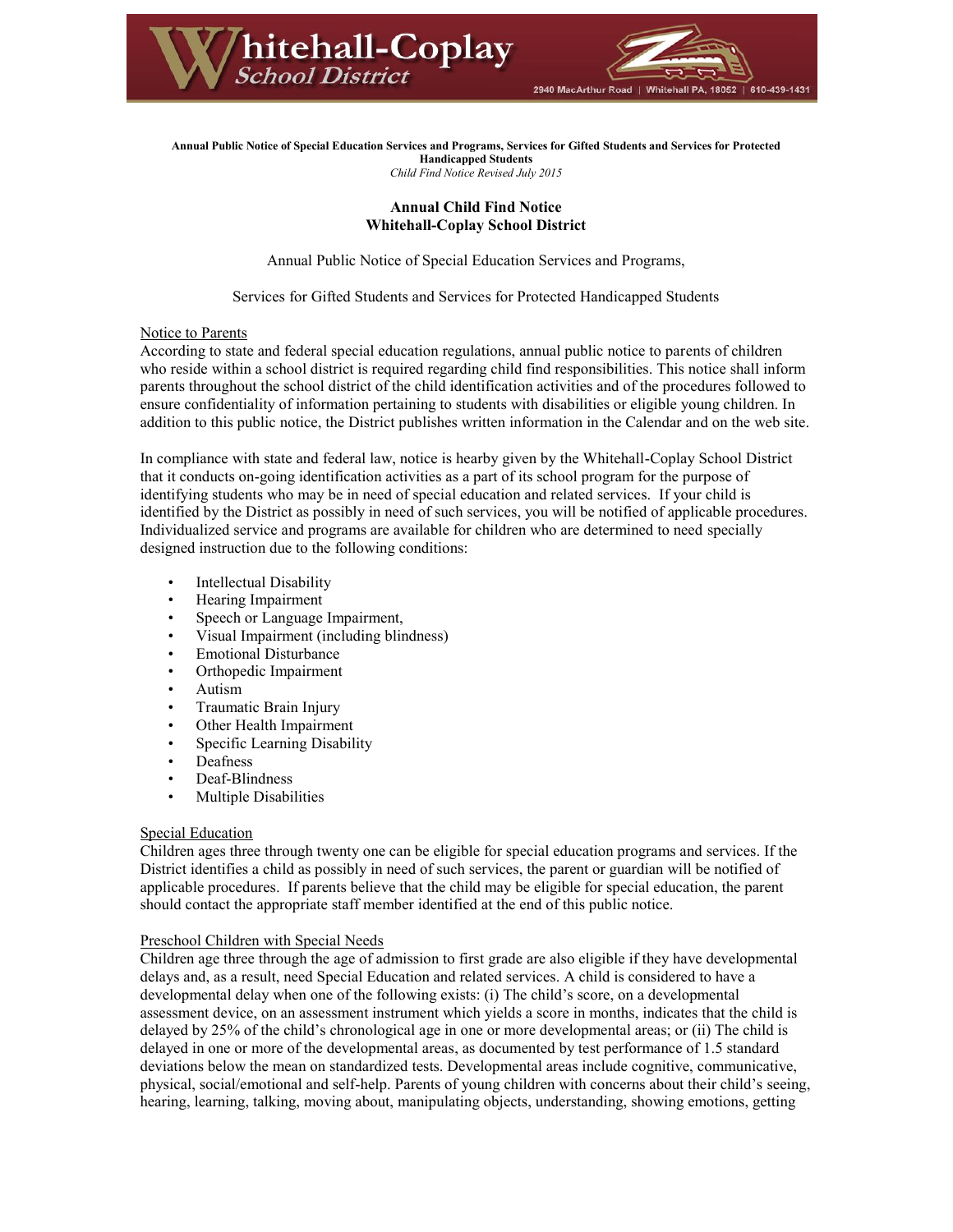along with others, playing with toys, taking care of himself/herself, should contact the Carbon Lehigh Intermediate Unit – Project Connect at (610) 769-4111. Project Connect can provide information to parents about evaluations, programs, therapy, parent supports, and referral to community agencies at no cost to the parent.

# Evaluation Process

Either parents or the school district can request an evaluation. If you believe your school-age child may be in need of special education services you may request screening and evaluation at any time whether or not your child is enrolled in the District's public school program. Child Find federal regulations also apply to highly mobile children, including migrant children. Requests for evaluation and screening are to be made in writing to the appropriate staff person identified at the end of this public notice. Parents of preschool age children, age three through five, may request an evaluation in writing to Project Connect.

### Protected Handicapped Students

The District completes child find activities for children who may be eligible for services via Section 504 of the Rehabilitation Act of 1973. The District will provide to each protected handicapped student, without discrimination or cost to the student or family, those related services or accommodations that are needed to provide equal opportunity to participate in and obtain the benefits of the school program and extracurricular activities. These services and protections are distinct from those applicable to students receiving, or eligible to receive, special education and related services. To qualify as a protected handicapped student, the child must be school age with a physical or mental disability that substantially limits or prohibits participation in or access to an aspect of the school program. For additional information related to Section 504/Chapter 15 services, the parent may refer to Section 504, Chapter 15, and the Basic Education Circular entitled Implementation of Chapter 15.

### Gifted Students

The District completes child find activities for children who may be eligible for gifted services via 22 PA Code Chapter 16. Either parents or staff may request an evaluation to determine eligibility for gifted services. Parents who believe their child is gifted may send a request for evaluation once per school term, in writing to the appropriate staff members identified at the end of this notice. For additional information regarding gifted services, the parent may refer to 22 PA Code Chapter 16. If a student is both gifted and eligible for Special Education, the procedures in IDEA and Chapter 14 shall take precedence.

#### Consent

School entities cannot proceed with an evaluation or reevaluation, or with the initial provision of special education and related services, without the written consent of the parents. For additional information related to consent, please refer to the Procedural Safeguards Notice which can be found at the PaTTAN website, [www.pattan.net](http://nwlehighsd.org/www.pattan.net) or on the [Whitehall-Coplay School District Website. Once written parental](http://www.whitehallcoplay.org/)  consent is obtained, the district will proceed with the evaluation process. If the parent disagrees with the evaluation, the parent can request an independent education evaluation at public expense.

#### Program Development

Once the evaluation process is completed, a team of qualified professionals and parents determine whether the child is eligible. If the child is eligible, the individualized education program team meets, develops the program, and determines the educational placement. Once the IEP team develops the program and determines the educational placement, school district staff, intermediate unit staff, or charter school staff will issue a notice of recommended educational placement/prior written notice. Your written consent is required before initial services can be provided. The parent has the right to revoke consent after initial placement.

### Confidentiality of Information

All school records are confidential. Personally identifiable information cannot be release without consent, except as permitted under the Family Educational Rights and Privacy Act. The District shall ensure the confidentiality of personally identifiable information at collection, storage, disclosure, and destruction states. For additional information related to student records, the parent can refer to the Family Education Rights and Privacy Act (FERPA).